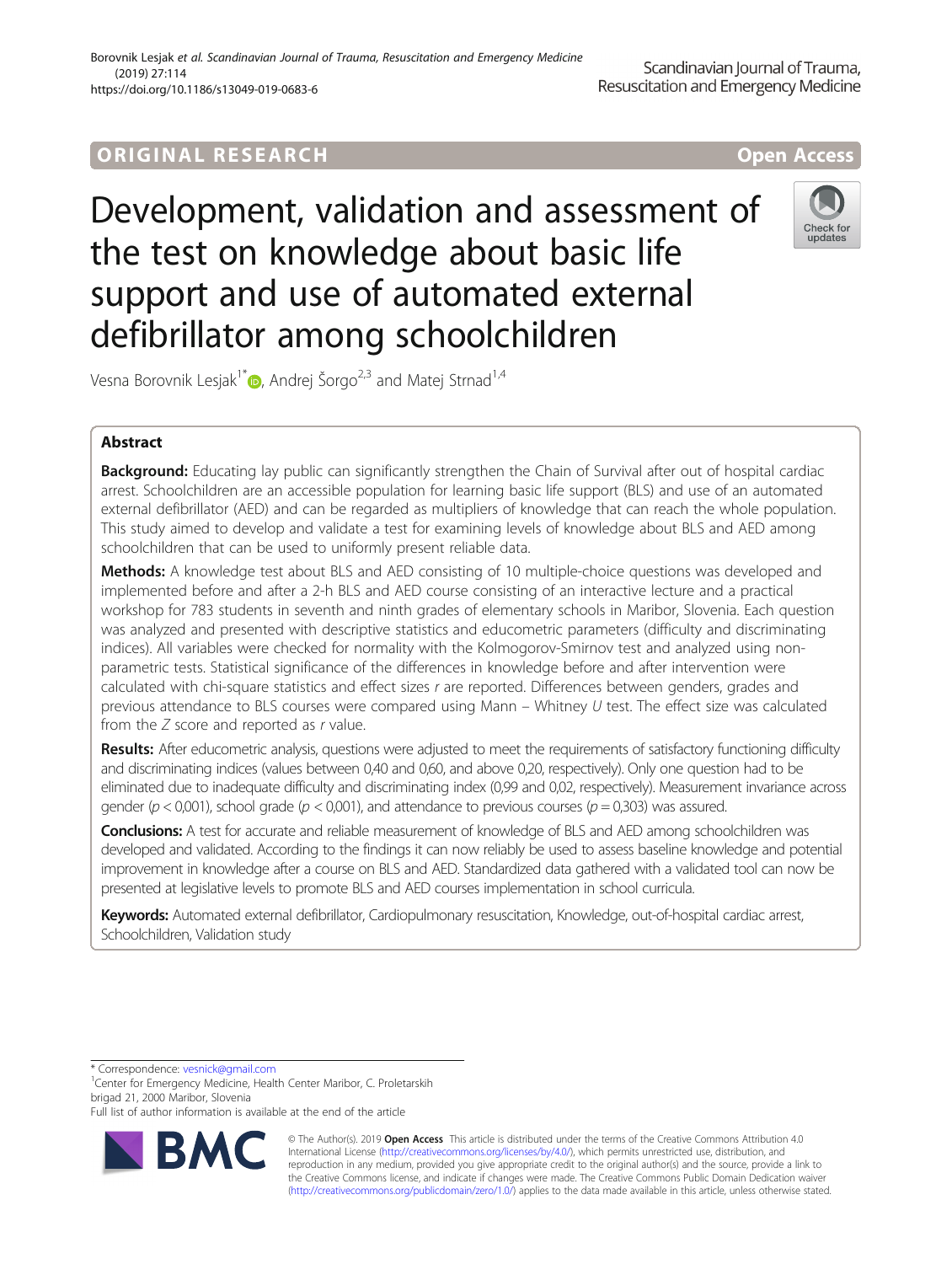## Background

Survival after out-of-hospital-cardiac-arrest (OHCA) remains poor, around 10% [[1,](#page-5-0) [2\]](#page-6-0) despite the very high-level professional care for these patients [\[3\]](#page-6-0). The first three links of the Chain of Survival need to be strengthened by raising awareness about cardiac arrest in the community and demonstrating to the lay public the importance of early recognition, cardiopulmonary resuscitation (CPR), and use of an automated external defibrillator (AED).

Systematic basic life support (BLS) training in schools has been shown to be an effective stimulation for laypersons' action in cases of OHCA [[4\]](#page-6-0). Training schoolchildren is easy and cost-effective, especially if trainings are part of compulsory school activities, and is therefore encouraged worldwide [\[5,](#page-6-0) [6](#page-6-0)]. In 2015, the World Health Organization endorsed the international interdisciplinary "Kids Save Lives" initiative that promotes CPR training and courses in schools for children of 12 years and older [\[7\]](#page-6-0). As education in Europe is not centralized such initiatives and solutions depend on the motivation of individual countries. For example, in five European Union countries (Belgium, Denmark, France, Italy, and Portugal) CPR education is mandated by law, in 16 countries (including Slovenia), CPR education is merely a suggestion [\[8\]](#page-6-0). In Slovenia, there are numerous initiatives for transferring this important knowledge to elementary school children. Individual regions and schools in Slovenia do partake in voluntary BLS courses offered by the National Institute for Public Health or other regional organizations. Through such agreement such courses become part of the compulsory out of the schoolcurricula, so providers of the course do not need to deal with formalities such as written consents of the parents, incorporation in school schedules etc.

CPR training in schools is a vital part of disseminating knowledge and positive attitude towards CPR among laypersons [\[9\]](#page-6-0). It has long since been established that schoolchildren are particularly susceptible and motivated for learning CPR and can be easily and quickly taught [[10](#page-6-0)–[12](#page-6-0)]. Also, the sooner the continuous age-appropriate tuition is introduced the more sustainable the knowledge will be [[13](#page-6-0)]. The importance of educating a wide population base [[14](#page-6-0)] and of imparting a positive attitude towards CPR [\[15](#page-6-0)] has also been recognized for some time now. Children serve as potential multipliers of CPR knowledge and positive attitude towards action in cases of OHCA in their environment [[16](#page-6-0)]. CPR training also potentially leads to perceiving CPR knowledge as a wanted skill later in life [[9](#page-6-0)].

The rising importance of bystander CPR and emphasis on schoolchildren recruitment has led to increasing availability of courses for children of school ages. Much attention is paid to knowledge gain after such courses but a structured and validated approach is missing [\[17](#page-6-0)–[19](#page-6-0)]. Thus, a need for a comprehensive and educometrically sound standardized measurement instrument to assess BLS and AED knowledge among schoolchildren remains. Existence of such tests will additionally allow comparative studies of effectiveness of different BLS and AED courses.

### Aims and objectives

The ultimate aim of the authors is development of a course for elementary school students to raise awareness, knowledge and skills for application of BLS and AED in real life situations. To be able to assess outcomes of such a course, the first task was development of validated and reliable instrument to measure knowledge on BLS and AED described in this paper.

Our study was divided into two parts as follows. The objective of the exploratory Study 1 was to develop an appropriate instrument to accurately measure knowledge about BLS and AED (Objective 1).

After exploration of the test characteristics the objective of the confirmatory Study 2 was to test the instrument across gender, two different grades, and attendance to previous BLS and AED courses to ensure measurement invariance (Objective 2).

### **Methods**

#### Description of the course

The course was organized by the Center for Emergency Medicine of the Maribor Health Center in cooperation with the City of Maribor Municipality, which financed the courses for all of 20 interested public elementary schools in the Municipality of Maribor.

The course was designed for individual classes consisting of up to 30 seventh- and ninth-grade students and was identical throughout the study. The course was divided into 2 parts, each lasting one academic hour (45 min). In the first part, an emergency physician gave students an interactive lecture on principles of BLS and AED. The lecture was supported by an overhead presentation. The course was continued with a practical workshop where each student practised on their own training torso manikin (Prestan Professional Adult Manikin, Prestan, Mayfield Village, OH, USA) along with an AED prop – a cardboard sample with adhesive paper electrodes. A single real training AED (Defibtech Trainer AED, Defibtech, Guilford, CT, USA) was used for guidance and cardiac arrest simulation.

#### Sample

Sampling was based on the incidental application of elementary schools in the time frame of the studies, that is from November to December 2017 and from October to December 2018 for Study 1 and Study 2, respectively.

The sample in Study 1 consisted of 172 students (116 seventh- and 56 ninth graders) from three elementary schools in the city of Maribor, who fulfilled both the pre- and post-course questionnaire. Of those, 82 were boys, and 90 were girls.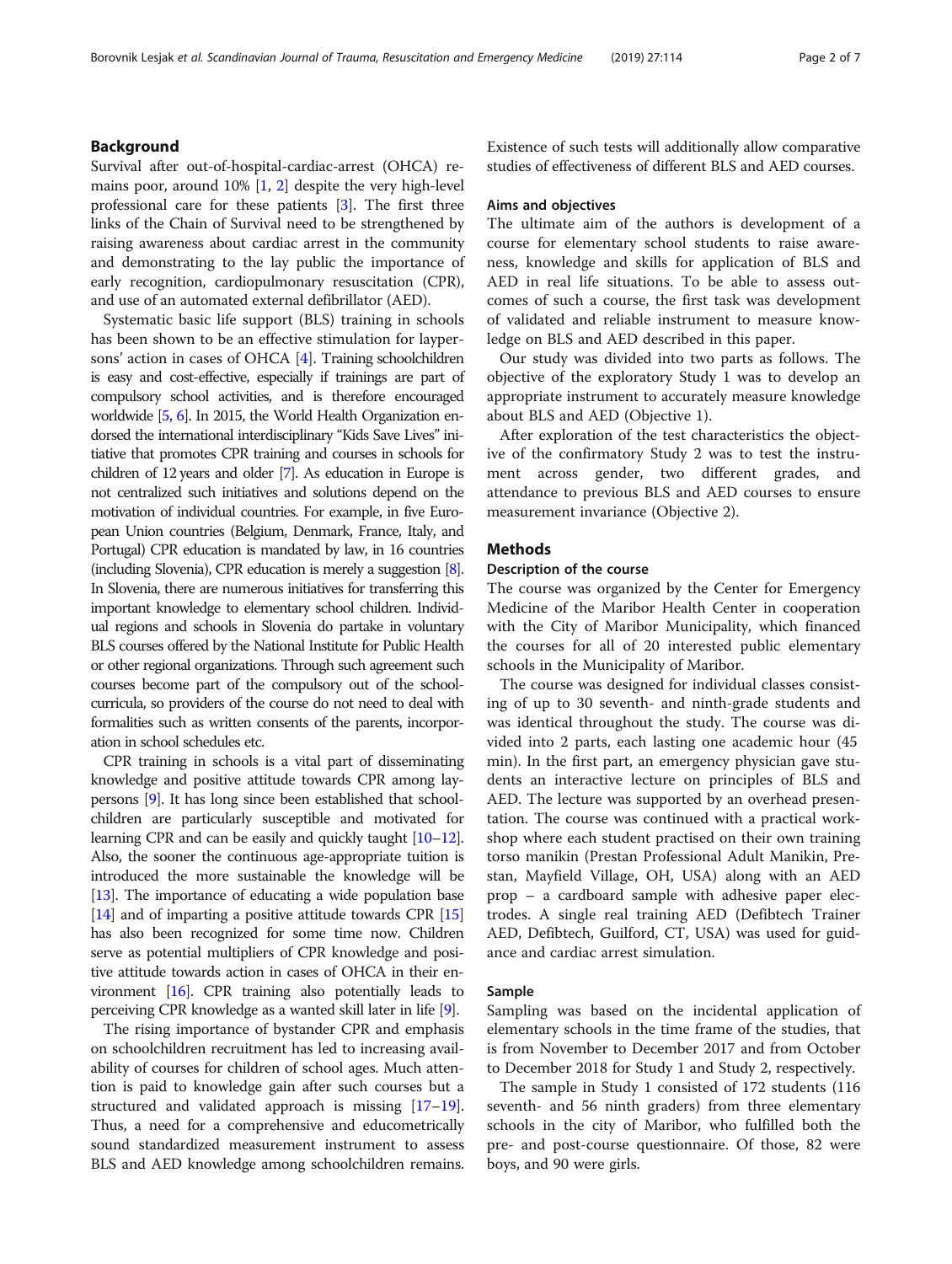<span id="page-2-0"></span>Six hundred and eleven students from 10 schools were included in Study 2. Of those, 283 were seventh- and 328 ninth graders. There were 310 boys nad 299 girls, two students refrained from stating their gender. Only a minority of students has received any prior BLS training (31 and 148 students from Study 1 and 2, respectively).

The average age of children in seventh and ninth grade of the 9-years compulsory elementary schools in Slovenia is 12 and 14 years, respectively.

#### Measuring instrument

The instrument consisted of two parts.

- a) The first part contained demographic data (gender, school grade, attendance to previous BLS courses).
- b) The second part was a knowledge test consisting of ten multiple-choice questions addressing theoretical knowledge about BLS and AED. The wording has been carefully selected to conform to this population's level of understanding and interpretation. Each question offered 5 answers of which only one was correct, therefore allowing students to achieve a maximal score of ten points. The fifth answer in all cases was "I do not know." The answer was included to prevent guessing, however, it was treated as incorrect in later analyses.

Questionnaires were handed out immediately before the lecture and immediately after the practical workshop. The content of the paper and pencil test was identical before and after the course. In Study 2, the content of the test was modified according to the analyses of Study 1 results. The test took students about 5 min to fulfil in both studies. The questionnaire did not require the provision of a name to assure anonymity. However, students were asked to come up with individual codes that would be used on the pre- and post- course test for the purpose of pairing tests of the same individuals for further analyses. Each student had to state his or her agreement with fulfilling the questionnaire (see Additional file [1\)](#page-5-0). A request for approval of the National Medical Ethics Commitee had been filed and granted.

#### Statistical analyses

Full text of the applied knowledge test is provided in the Additional file [1.](#page-5-0) Complete list of frequencies of the answers along with mode, mean, and standard deviation is provided in the Additional file [1](#page-5-0): Table S1 section. In the text (Tables 1 and [2\)](#page-3-0) sums of correct answers gained in pre- and post-test, differences and educometric indices are reported.

All variables were checked for normality with the Kolmogorov-Smirnov test ( $p < 0.05$ ). Because assumption of normality was not met non-parametric statistics was a choice. Statistical significances of the differences in knowledge before and after intervention were calculated with chi-square statistics and effect sizes  $r$  are

|  |  | <b>Table 1</b> Analysis of the knowledge test in Study 1 (N = 172) |  |  |  |
|--|--|--------------------------------------------------------------------|--|--|--|
|  |  |                                                                    |  |  |  |

| Ouestion                                                                                                                    | Sum<br>correct -<br>Pre | Sum<br>correct -<br>Post | $\Delta_{\text{Pre-Post}}$ $\chi^2$ |           | $\mathcal{D}$       | $\mathsf{r}$                       | Correct -<br>Pre (%) |          | l <sub>diff</sub> l <sub>disc</sub> |
|-----------------------------------------------------------------------------------------------------------------------------|-------------------------|--------------------------|-------------------------------------|-----------|---------------------|------------------------------------|----------------------|----------|-------------------------------------|
| 6. How is basic life support correctly performed?                                                                           | 53                      | 172                      | 119                                 | 86        | $170, < 0$ ,<br>001 | 0.<br>-71                          | 30,3                 | 0,<br>32 | 0,<br>-43                           |
| 10. What is an AED (automatic external defibrillator)?                                                                      | 70                      | 152                      | 82                                  | 85,<br>56 | < 0.<br>001         | $\mathbf{0}$ .<br>51               | 40                   | 0,<br>43 | 0,<br>72                            |
| 9. What do you do if you are unsure whether a person is in cardiac arrest<br>or not?                                        | 71                      | 128                      | 57                                  | 36,<br>74 | $< 0$ ,<br>001      | $\mathcal{O}$<br>33                | 40.6                 | 0,<br>43 | 0,<br>32                            |
| 8. How do you perform artificial breaths in an unconscious person?                                                          | 110                     | 154                      | 44                                  | 33,<br>50 | < 0.<br>001         | 0.<br>31                           | 62.9                 | 0,<br>65 | 0,<br>55                            |
| 3. A person suddenly loses consciousness and collapses. What do you do?                                                     | 101                     | 145                      | 44                                  | 26,<br>63 | < 0,<br>001         | $\mathcal{O}_{\mathfrak{c}}$<br>28 | 57,7                 | 0,<br>58 | $\mathbb{O}$<br>66                  |
| 7. On the sketch of the torso below mark with a cross the correct site for<br>chest compressions during basic life support; | 72                      | 115                      | 43                                  | 21,<br>16 | < 0,<br>001         | $\mathcal{O}$<br>25                | 41,1                 | 0,<br>43 | $\mathbb{O}$<br>43                  |
| 2. Who can help in a case of cardiac arrest?                                                                                | 143                     | 168                      | 25                                  | 20,<br>79 | $< 0$ ,<br>001      | $\mathcal{O}$<br>24                | 81.7                 | 0,<br>82 | 0,<br>31                            |
| 4. How do you check if a person is breathing normally?                                                                      | 145                     | 164                      | 19                                  | 9,41      | $\theta$ .<br>002   | 0,<br>17                           | 82,9                 | 0,<br>84 | 0,<br>31                            |
| 1. How do you recognize a person in cardiac arrest?                                                                         | 113                     | 132                      | 19                                  | 4,06      | $\circ$ .<br>044    | 0,<br>-11                          | 64,6                 | 0,<br>67 | $\mathbb{O}$<br>-34                 |
| 5. What kind of breathing is NOT a sign of life?                                                                            | 172                     | 173                      |                                     | 2,00      | 0,<br>157           | 0.<br>08                           | 98,3                 | 0,<br>99 | $\mathbb{O}$<br>02                  |

Note: df = 1. Pre – pre-test; Post – post-test;  $\Delta_{\text{Pre-Post}}$  - differences between pre- and post-test;  $\chi^2$  – chi square; r - effect size; l<sub>diff</sub> - difficulty index; l<sub>discr</sub> – discriminating index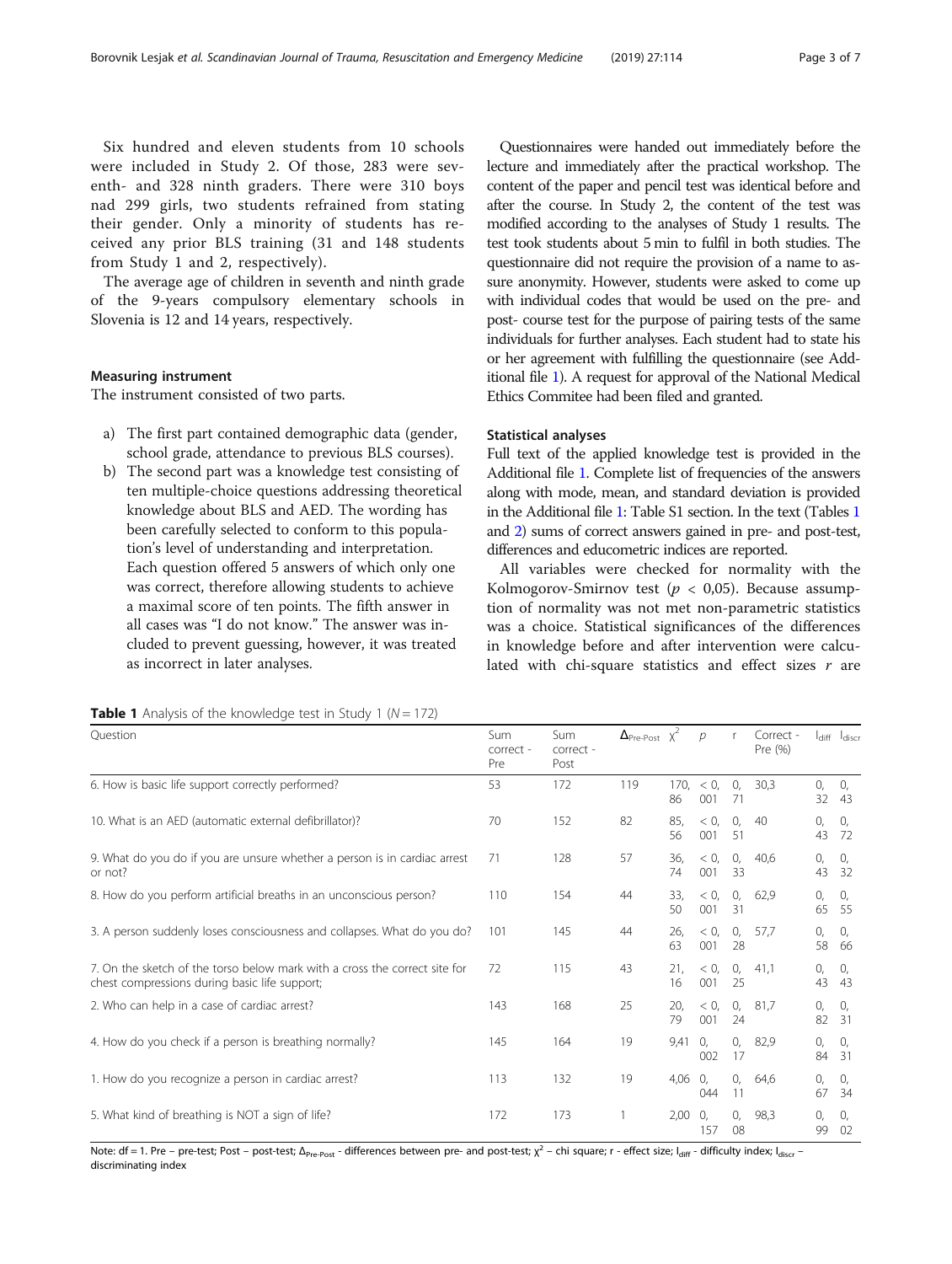#### <span id="page-3-0"></span>**Table 2** Analysis of the knowledge test in Study 2 ( $N = 611$ )

| Ouestion                                                                                                                    | <b>Sum</b><br>correct -<br>Pre | Sum<br>correct -<br>Post | $\Delta_{\text{Pre-Post}} \chi^2$ |               | $\mathcal{D}$                       | $\mathsf{r}$                       | Correct -<br>Pre (%) |          | l <sub>diff</sub> l <sub>discr</sub> |
|-----------------------------------------------------------------------------------------------------------------------------|--------------------------------|--------------------------|-----------------------------------|---------------|-------------------------------------|------------------------------------|----------------------|----------|--------------------------------------|
| 6. How is basic life support correctly performed?                                                                           | 318                            | 585                      | 267                               | 308,<br>17    | $< 0$ ,<br>001                      | $\mathbf{0}$ .<br>50               | 52,4                 | 0,<br>52 | $\mathcal{O}$<br>67                  |
| 10. What is an AED (automatic external defibrillator)?                                                                      | 272                            | 521                      | 249                               | 239,<br>63    | < 0.<br>001                         | 0.<br>45                           | 45                   | 0,<br>45 | 0,<br>-78                            |
| 9. What do you do if you are unsure whether a person is in cardiac arrest<br>or not?                                        | 196                            | 398                      | 202                               | 146,<br>05    | $< 0$ ,<br>001                      | 0.<br>35                           | 32,4                 | 0,<br>32 | 0,<br>- 30                           |
| 3. A person suddenly loses consciousness and collapses. What do you do?                                                     | 390                            | 559                      | 169                               | 129,<br>47    | < 0.<br>001                         | $\mathcal{O}$<br>33                | 64,7                 | 0,<br>65 | 0,<br>57                             |
| 8. How do you perform artificial breaths in an unconscious person?                                                          | 397                            | 561                      | 164                               | 124,<br>60    | < 0.<br>001                         | $\theta$ .<br>32                   | 66,1                 | 0,<br>66 | 0,<br>-60                            |
| 7. On the sketch of the torso below mark with a cross the correct site for<br>chest compressions during basic life support; | 292                            | 425                      | 133                               | 55,<br>64     | < 0.<br>001                         | $\mathcal{O}_{\mathfrak{p}}$<br>22 | 49,7                 | 0,<br>50 | 0,<br>-33                            |
| 5. What kind of breathing is NOT a sign of life?                                                                            | 391                            | 514                      | 123                               | 68,<br>93     | < 0.<br>001                         | $\circ$ .<br>24                    | 64.5                 | 0,<br>65 | 0,<br>63                             |
| 2. Who can help in a case of cardiac arrest?                                                                                | 490                            | 575                      | 85                                | 54,<br>01     | < 0.<br>001                         | $\circ$ .<br>21                    | 80,5                 | 0,<br>80 | $\mathbb{O}$<br>49                   |
| 4. How do you check if a person is breathing normally?                                                                      | 517                            | 566                      | 49                                | 20,<br>$00\,$ | < 0,<br>001                         | $\mathbf{0}$<br>13                 | 84,9                 | 0,<br>85 | $\mathbb{O}$<br>39                   |
| 1. How do you recognize a person in cardiac arrest?                                                                         | 416                            | 451                      | 35                                | 4,33          | $\mathcal{O}_{\mathfrak{c}}$<br>037 | $\mathcal{O}_{\mathfrak{c}}$<br>06 | 68,5                 | 0,<br>69 | 0,<br>35                             |

Note: Questions are sorted by increasing difficulty. Df = 1. Pre – pre-test; Post – post-test;  $\Delta_{Pre\text{-}Post}$  - differences between pre- and post-test;  $\chi^2$  – chi square; r effect size;  $I_{\text{diff}}$  - difficulty index;  $I_{\text{discr}}$  – discriminating index

reported. Differences between groups (boys and girls, different grades, previous attendance to BLS courses) were compared using Mann  $-$  Whitney  $U$  test. A 2sided  $p < 0.05$  was considered significant. The effect size was calculated from the  $Z$  score and reported as  $r$  value. Margins were set according to Cohen at small (0,1), medium (0,3), and large (0,5) [[20\]](#page-6-0).

The item's difficulty index was calculated as a percentage of the total number of correct responses to the test item  $[21]$  $[21]$  and ranges from 0 to 1  $[22]$  $[22]$  $[22]$ : less than 0,20 being too difficult; 0,40 to 0,60 excellent; and more than 0, 90 being too easy; Discriminating indices were used to determine the sensitivity of items and test as a whole to measure unitary ability. The sample was divided into thirds. The index was then calculated by subtracting appropriate test item difficulty indices of the lower third from the difficulty index of the test item of the upper third [[22](#page-6-0)]. The higher the coefficient, the more discriminative the item: if the value of the discriminative index is ≥0,40, then the item is functioning satisfactorily; if it is between 0,30 and 0,39, then little or no revision is required; if between 0,20 and 0,29, then the item is marginal and needs revision; and if it is equal or below 0,19, then the item should be eliminated or completely revised [\[21](#page-6-0)].

SPSS software (SPSS Inc., Chicago, IL, USA) was used for statistical analysis. Effect sizes were calculated by using online tools [[23](#page-6-0), [24](#page-6-0)].

#### Limitations of the study

Courses were lead by 3 different instructors and their assistants (registered nurses working as paramedics) for the theoretical and practical parts, respectively. The content of the course was predetermined and based strictly on the latest resuscitation guidelines with which the instructors, all of which are emergency physicians - and their paramedic assistants are perfectly familiar with as per their profession. Therefore, there could not be any inter-instructor variability in this respect. Even though the authors have acquired all reasonable measures to alleviate possible bias, the sole process of educating and training includes a variety of uncontrollable factors, such as personal attractiveness, assertiveness, communication skills of the instructor on one hand, and students' momentary and general attentiveness on the other. However, the sum of all factors' variability reflects the reallife situation where a number of instructors will be involved in the process.

## Results

#### Study 1 – exploratory phase

The results of the test are presented in Table [1](#page-2-0) and are sorted by increasing the difficulty of the questions (in Additional file [1](#page-5-0)).

Results of the educometric qualitative analysis of the knowledge part of the pre-test items itself showed that four (no. 3 - »A person suddenly loses consciousness and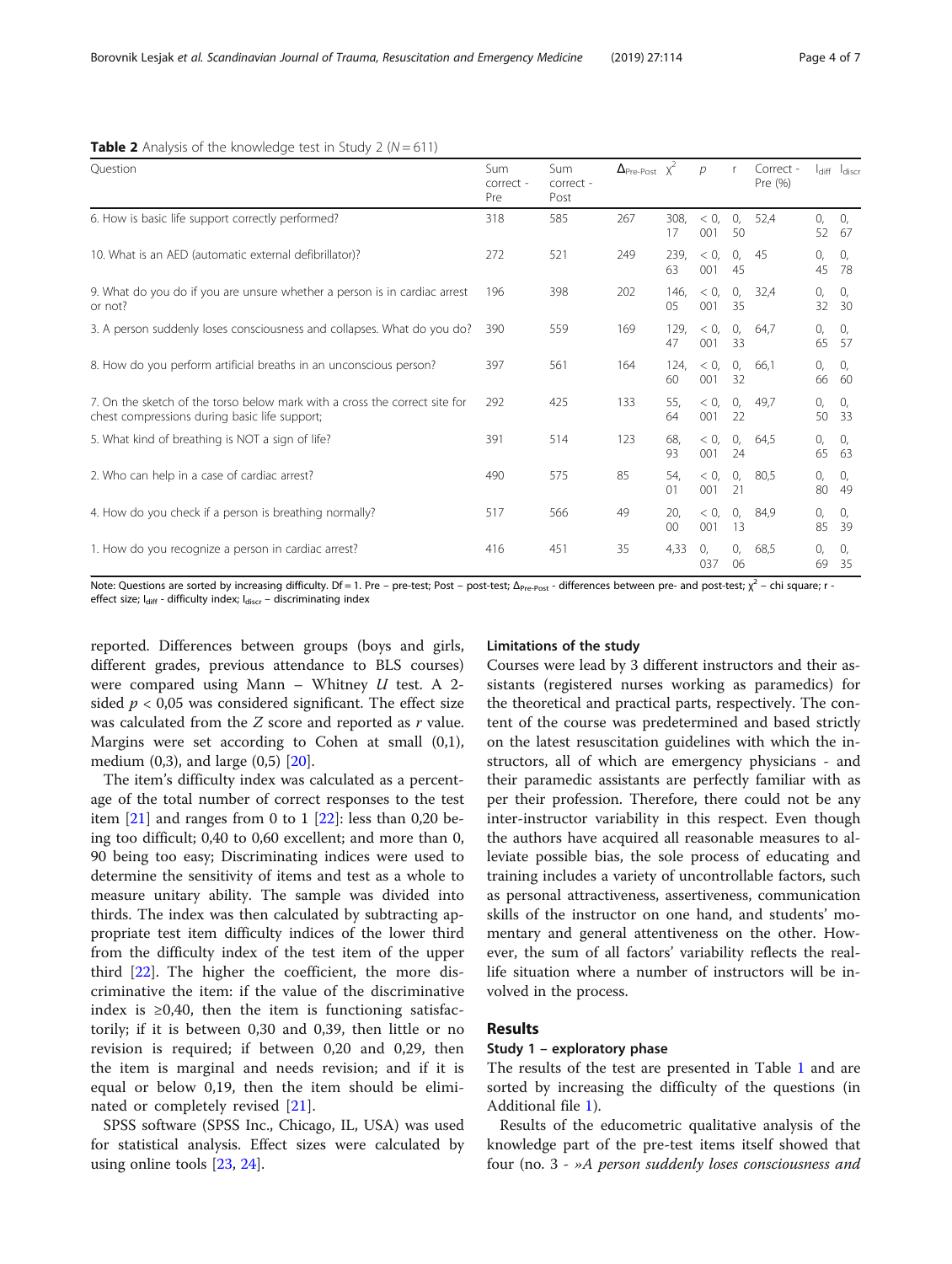collapses. What do you do?«;  $7 - \sqrt{D}$  the sketch of the torso below mark with a cross the correct site for chest compressions during basic life support:«;  $9 - \frac{1}{2}$ How do you perform artificial breaths in an unconscious person?«; and  $10 - wWhat$  is an AED (automatic external defibrillator)?«) out of 10 questions had an excellent difficulty index, only one (no.  $5 - w$ Who do you call if you witness a cardiac arrest?«) was too easy. That same question also had a very low discriminating index on the pre-test, confirming its abundance. According to discriminating indices, half of the questions functioned satisfactorily and 4 need little or no revision on pre-test (Table [1\)](#page-2-0).

#### Study 2 – confirmatory phase

Based on the results of Study 1 only one adjustment was made. Question no. Five was replaced with another relevant question about agonal breathing ("What kind of breathing is NOT a sign of life?").

Due to the larger sample size  $(N = 611)$  the described method for calculating discriminating indices had to be revised because the distribution of a sample into thirds based on overall achieved score was unequal. Therefore the sample was divided into fifths, using the top 20% of students ( $n = 134$ ) and bottom 20% ( $n = 163$ ) for calculations of discriminating index. All questions had excellent difficulty indices except no. 9, which had an as good as acceptable index (Table [2\)](#page-3-0). The ability to discriminate between top and bottom scoring students were satisfactory for 6 out of 10 questions (Table [2\)](#page-3-0). No item needed revision incumbently or had to be eliminated.

Following educometric analysis of each question, analysis of the test as a whole was performed to ensure measurement invariance across gender, school grade and previous attendance to courses on BLS and AED. Differences in sums of correct answers on pre- and post-test were statistically significant between boys and girls, and seventh and ninth grades. However, previous attendance to any kind of BLS and AED course had no effect on the test score (Table 3). Of 603 students that stated their gender and fulfilled both pre- and postcourse test 309 were boys and 294 were girls. Of 608 students that fulfilled both the pre- and post-course test 280 were 7th –

and 328 were 9th graders. Of the 85 students that provided an answer, 62 students attended some kind of a BLS and AED course in the past and 23 received no prior training in BLS and AED.

## **Discussion**

The aim of this study was to develop and validate an instrument to reliably measure knowledge of BLS and AED among schoolchildren. With these instruments, educators will be able to indirectly measure relevance and effectiveness of their BLS and AED courses and subsequently modify their courses accordingly, if necessary. The topic of CPR education has namely become a centre of attention, included also in the latest resuscitation guidelines, as resources for postresuscitation care of OHCA victims become exhausted. Education of schoolchildren has become a major topic in promoting lay public participation in enhancing survival after OHCA. Implementing BLS and AED courses in school curricula would be most efficient, but argumentation presented to national governments and offices need to be supported by reliable and validated data in order to gain their support. Despite extensive data on capabilities and willingness of schoolchildren for learning and doing BLS and AED most countries still lack national policies on the matter [\[8\]](#page-6-0).

Thus far, published studies have used a variety of questionnaires and surveys on BLS and AED knowledge and thereby indirectly measured course's effectiveness among schoolchildren [\[17](#page-6-0)–[19,](#page-6-0) [25\]](#page-6-0), but there remained a lack of a uniform, validated instrument to accurately measure actual knowledge (baseline and after a course) about BLS and AED. Such an instrument needs to comply with the specifics of this population. Understanding and interpretation of specific phrases and words concerning cardiac arrest, BLS and AED in this population was taken into account when developing this questionnaire. Nevertheless, even among children of the same age, different levels of understanding are to be expected based on variable scholastic achievements and pre-course knowledge about the topic. The meaning of words (e.g. unconscious, bystander etc.) is namely constructed by the actual context in which children hear these words. By multiplying the communication experience with these words a mature concept is formed leading to

Table 3 Measurement invariance of the knowledge test in Study 2

|                                | Correct answers | Mann-Whitney U |          | D       |      |
|--------------------------------|-----------------|----------------|----------|---------|------|
| Gender                         | Pre-test        | 36,561,5       | $-4,19$  | < 0.001 | 0,17 |
|                                | Post-test       | 36,522,5       | $-4301$  | < 0.001 | 0,18 |
| School Grade                   | Pre-test        | 33,740         | $-5704$  | < 0.001 | 0,23 |
|                                | Post-test       | 35,103         | $-5178$  | < 0.001 | 0,21 |
| Attendance to previous courses | Pre-test        | 610,5          | $-1031$  | 0,303   | 0,11 |
|                                | Post-test       | 617,5          | $-0.995$ | 0,32    | 0,11 |

Note: Z – z value; r - effect size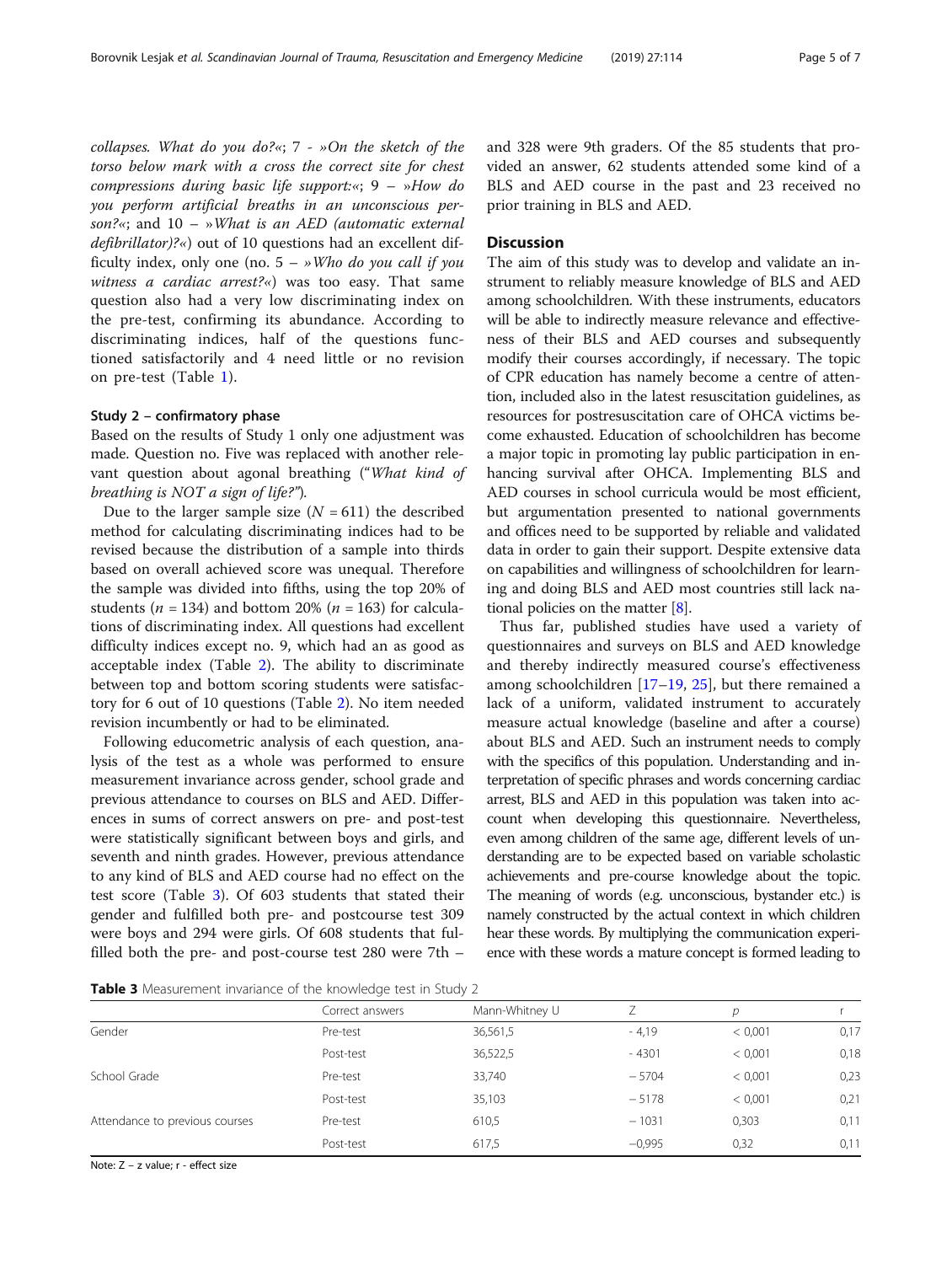<span id="page-5-0"></span>the same meaning to different people [\[26\]](#page-6-0). Therefore, an inherent bias with different understanding of specific words exists among children and between children and adults because exposure to such wording has so far been variable. The post-course gain in knowledge can also be interpreted as formation of previously unknown concepts of specific wording in regard to cardiac arrest and BLS and AED which also ensures meaningful transfer of reliable information both ways during an emergency call with a dispatcher.

Our knowledge test in Study 1 was tested on a pilot sample  $[27]$  (N = 172) and reflected a need for certain changes. After modification, it was tested again on a larger sample  $(N = 611)$  in Study 2 and the educometric analysis was satisfactory and the test in the latest form was validated for use among schoolchildren.

With regard to Objective 2, this study revealed that girls scored better on the test than boys which was to be expected according to previous meta-analysis findings on gender differences in scholastic achievements [\[28\]](#page-6-0). Not surprisingly, ninth-graders did better on the test compared to seventh graders. Effect sizes were small, possibly indicating that differences were generic, namely due to inherent differences between genders' scholastic achievements and age rather than an indicator of the test's measurement discrimation. Measurement invariance of the developed instrument across gender and two different grades can therefore intuitively be applied. Whether or not students had beforehand attended a course on BLS and AED had no effect on the test score, indicating that the present knowledge test is applicable for all students regardless of baseline knowledge. These findings could also implicate that previously attended courses had no measurable medium- to long-term effect as long-term studies are lacking [[13](#page-6-0)], which is one of the main research concerns in the wider scope of the research work of the authors and needs to be explored in the future.

#### Conclusions

In regard to Objective 1, this study provided a knowledge test with carefully selected questions on BLS and AED covering all important topics that are useful in bolstering the first three links in the Chain of Survival. Quality analysis of the questions satisfied all educometric requirements. In regard to Objective 2, the developed measuring instrument for assessing knowledge functioned as expected, namely following known differences among boys and girls and different grades, and showing indifference regarding attendance to previous BLS and AED courses.

This research enriches previous studies on BLS and AED knowledge among school children by providing a comprehensive and educometrically sound standardized measurement instrument to assess BLS and AED knowledge among schoolchildren. The instrument shows compelling educometric properties, validity, and measurement invariance across two grades, genders, and attendance to previous courses and can now be implemented for future BLS and AED course analyses. And lastly, it ensures that proposals to implement these courses in nationwide school curricula are credible.

#### Supplementary information

Supplementary information accompanies this paper at [https://doi.org/10.](https://doi.org/10.1186/s13049-019-0683-6) [1186/s13049-019-0683-6.](https://doi.org/10.1186/s13049-019-0683-6)

Additional file 1. The Questionnaire and Table S1 (Complete frequency analyses of the pre- and post-test in Studies 1 and 2).

#### Abbreviations

AED: Automated external defibrillator; BLS: Basic life support; CPR: Cardiopulmonary resuscitation; EMS: Emergency medical services; OHCA: Out-of-hospital-cardiac-arrest

#### Acknowledgements

We would like to thank all participating elementary schools in Maribor and the instructors for making the sampling possible.

#### Authors' contributions

VBL contributed to the conception and design of the manuscript, the acquisition, analysis, and interpretation of the data and has drafted the manuscript. MS has contributed substantially in the conception and design of the manuscript, acquisition of data and has substantively revised the drafted manuscript. AŠ has contributed substantially in the design of the manuscript, analysis and interpretation of the data and has substantively revised the manuscript. All authors read and approved the final manuscript.

#### Funding

Design of the study, collection, analysis, and interpretation of data and writing the manuscript was done by the authors without any funding sources to be declared.

#### Availability of data and materials

The datasets used and/or analysed during the current study are available from the corresponding author on reasonable request.

#### Ethics approval and consent to participate

Approval from the National Medical Ethics Commitee (Ministry of Health of republic of Slovenia) has been granted (dated October 23, 2018; filed under 0120–549/2017/9). In addition to full anonymity, each student had to state his or her agreement with fulfilling the questionnaire.

#### Consent for publication

Not applicable.

#### Competing interests

The authors declare that they have no competing interests.

#### Author details

<sup>1</sup> Center for Emergency Medicine, Health Center Maribor, C. Proletarskih brigad 21, 2000 Maribor, Slovenia. <sup>2</sup> Faculty of Natural Sciences and Mathematics, University of Maribor, Koroška cesta 160, 2000 Maribor, Slovenia. <sup>3</sup>Faculty of Electrical Engineering and Computer Science, University of Maribor, Koroška cesta 46, 2000 Maribor, Slovenia. <sup>4</sup>Faculty of Medicine University of Maribor, Taborska ulica 8, 2000 Maribor, Slovenia.

#### Received: 8 July 2019 Accepted: 11 November 2019 Published online: 23 December 2019

#### References

1. Atwood C, Eisenberg MS, Herlitz J, Rea TD. Incidence of EMS-treated out-ofhospital cardiac arrest in Europe. Resuscitation. 2005;67(1):75–80.